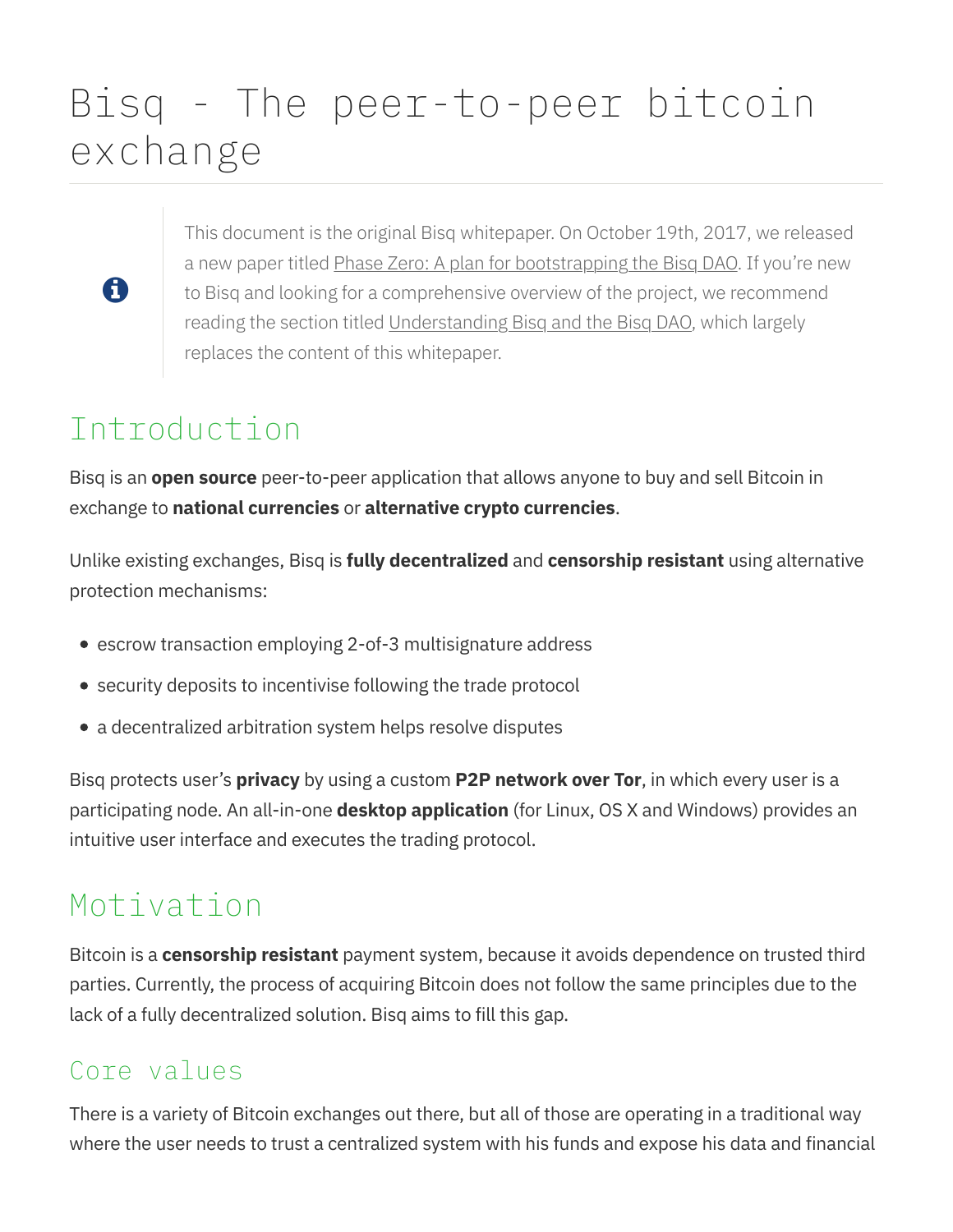privacy. The vulnerability of such models has been demonstrated numerous times—most notably by Mt. Gox (https://en.bitcoin.it/wiki/Mt. Gox). But theft and server hacks are not the only issue: centralized exchanges are vulnerable to coin-tracing on a mass scale, which is a serious violation for users' privacy.

The key point of **decentralization** is the lack of single points of failure

(https://www.youtube.com/watch?v=7S1IqaSLrq8), control or censorship. Bisq holds these values in every aspect of the project:

- Infrastructure (P2P network there are no servers)
- Never hold user's funds (neither bitcoins nor fiat)
- Never hold user's data (no account registration)
- The software is developed open source, there is no controlling company
- No individual persons have leverage over the developers, as the project is self-funded and in part through donations

Furthermore we consider **privacy** as a fundamental human right

(https://en.wikipedia.org/wiki/Right\_to\_privacy) which needs to be protected as far as possible.

- The P2P network operates over Tor (using Tor hidden services)
- All private data sent over the wire is end-to-end encrypted
- No privileged access to any data (public data is public to everyone, private data only accessible to the traders)

# Comparison to related projects

One may describe Bisq as a **fully decentralized** version of **LocalBitcoins** (https://localbitcoins.com/), where:

- no central place exists to collect user data
- no servers exist to attract adversaries
- no trust is needed in the service provider (Bisq)
- users have exclusive ownership of their funds
- users do not rely on a reputation system, which can be manipulated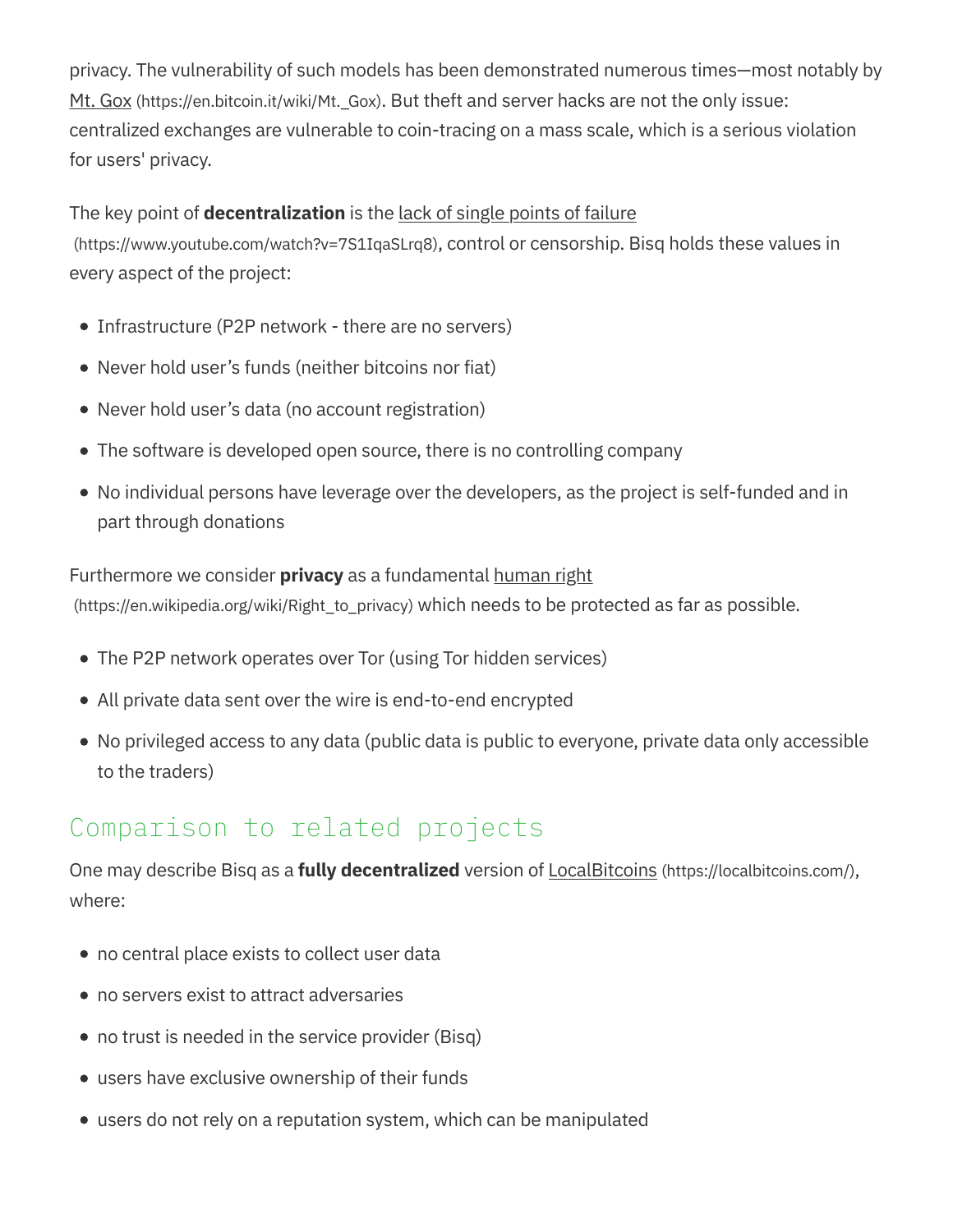Bisq resembles other decentralized projects, such as OpenBazaar (http://openbazaar.org/) or Bitmarkets (https://voluntary.net/bitmarkets/), which employ similar protection mechanisms. However, those projects behave as Ebay-style marketplaces rather than (crypto-)currency exchanges.

# Overview

This graphical overview shows the basic high-level flow of the trade process. See the detailed version for more information.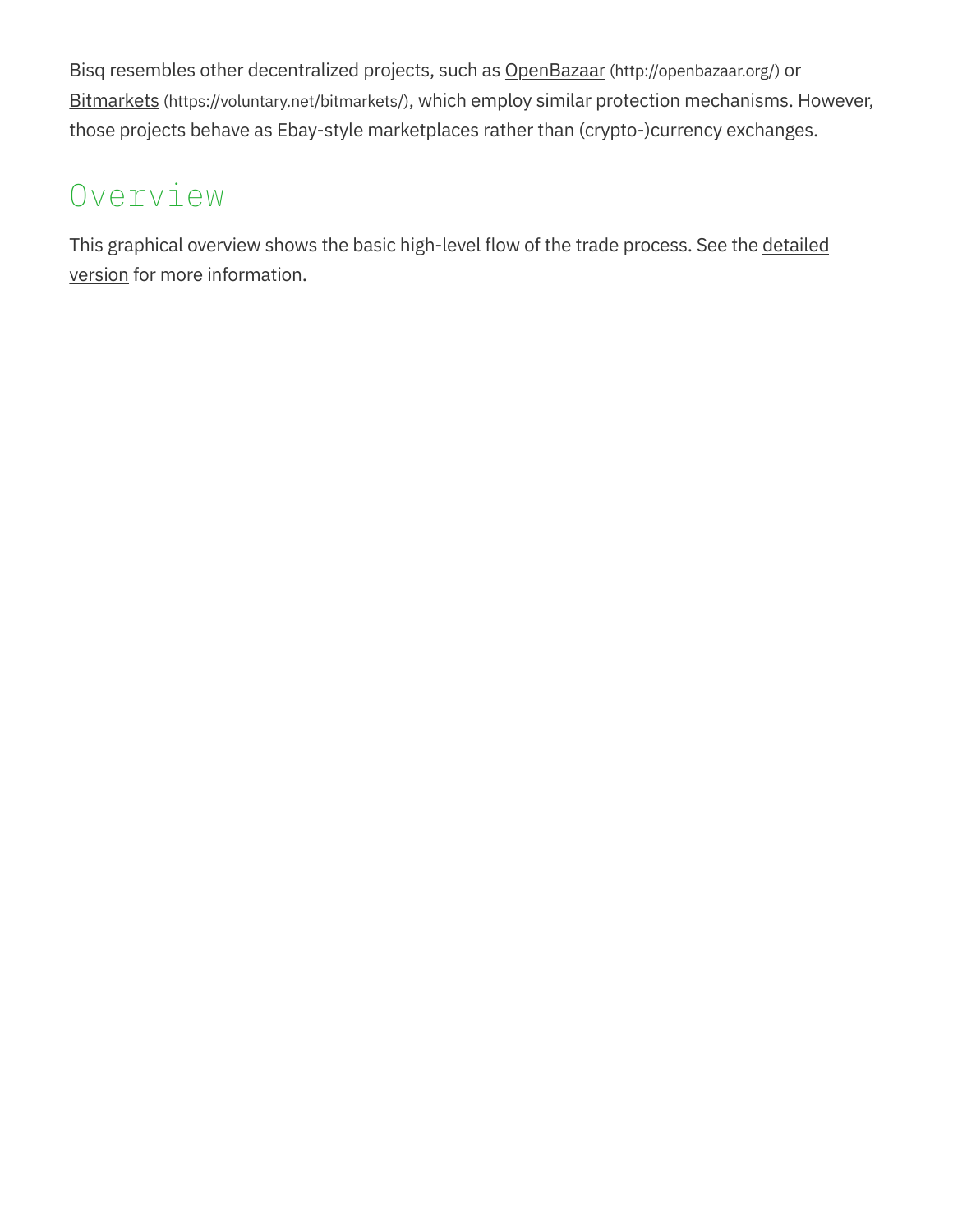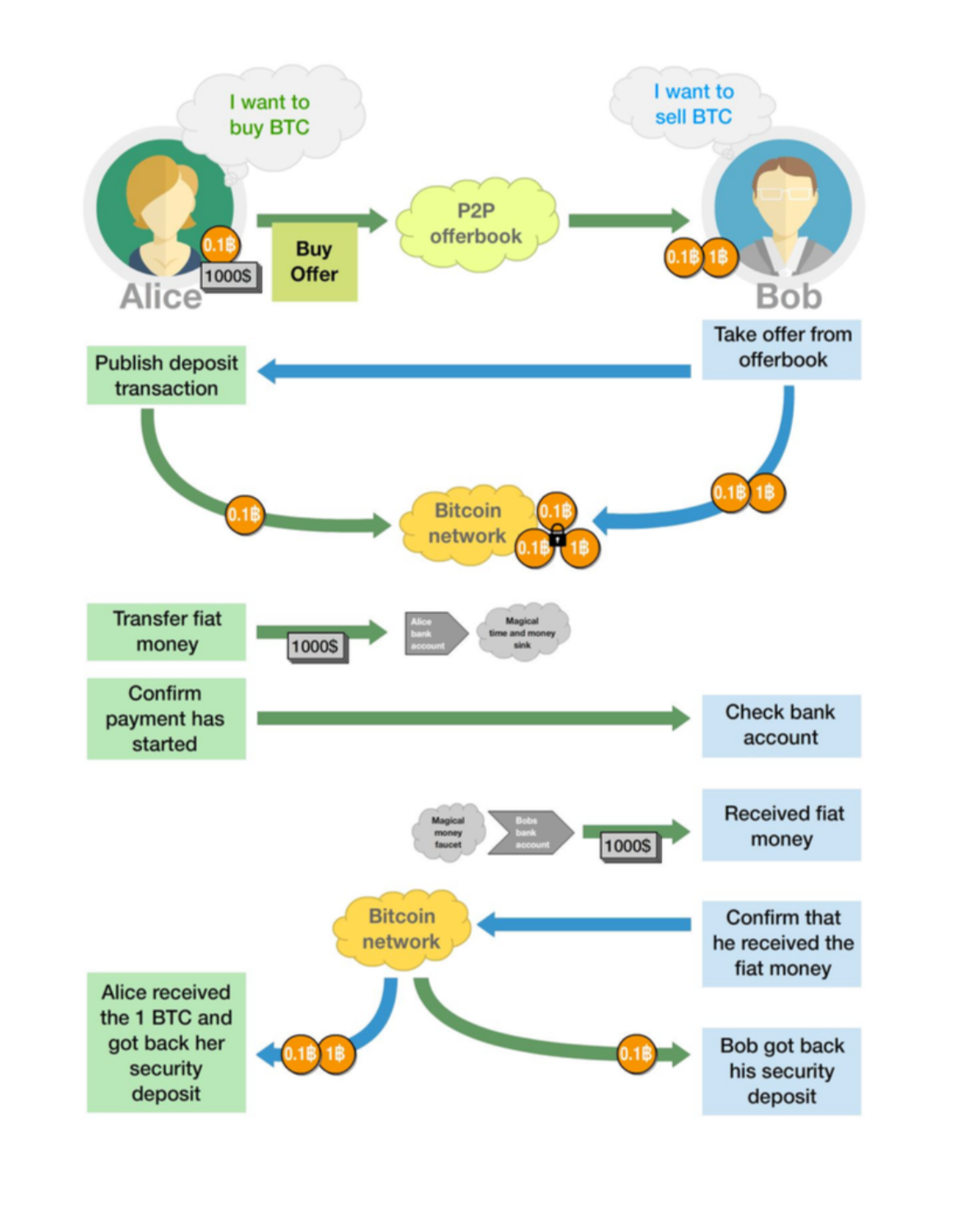These videos (https://vimeo.com/getbitsquare/) demonstrate the current software and give a more detailed explanation of the trade process. A detailed graphical representation of the trade protocol should help to explain the way the payment process is executed. A document also discusses the possible risks, attacks and protection mechanisms (https://bisq.network/docs/risk-analysis.pdf). An arbitration system (https://bisq.network/docs/arbitration-system.pdf) will serve as primary protection mechanism and is also described in a separate document.

# Main characteristics

- P2P infrastructure without servers: No single point of failure and no privacy breach due transaction monitoring possible.
- National (or alternative crypto) currency are transferred directly from one user's payment account to the others payment account without any intermediate party.
- Support for alternative crypto currencies to be exchanged with Bitcoin.
- No registration or identification process
- Decentralized arbitrator system as primary protection mechanism
- Security deposit as additional incentive for following the trade protocol
- A atomic deposit transaction locks up both traders funds to a 2 of 3 multisig address
- Trading fees as protection against spam and market manipulation
- A limit on the trade amount (1 BTC) to reduce the overall risk exposure
- Open source license (AGPL (https://github.com/bisq-network/exchange/blob/master/LICENSE))
- Contract holds all trade details and is signed by both traders, it will be used as evidence in case of a dispute
- Fraud reports as protection against bank charge backs and crime (stolen payment account)

### Protection mechanisms

For protecting against several fraud and attack scenarios we use different solutions:

- Trader's security deposit refunded after successful trade or used as payment for the arbitrator in case of a dispute.
- Arbitrator anonymous and randomly assigned. Resolves disputes between traders.
- Arbitrator's security deposit locked when the arbitrator is registered and released upon stepping down.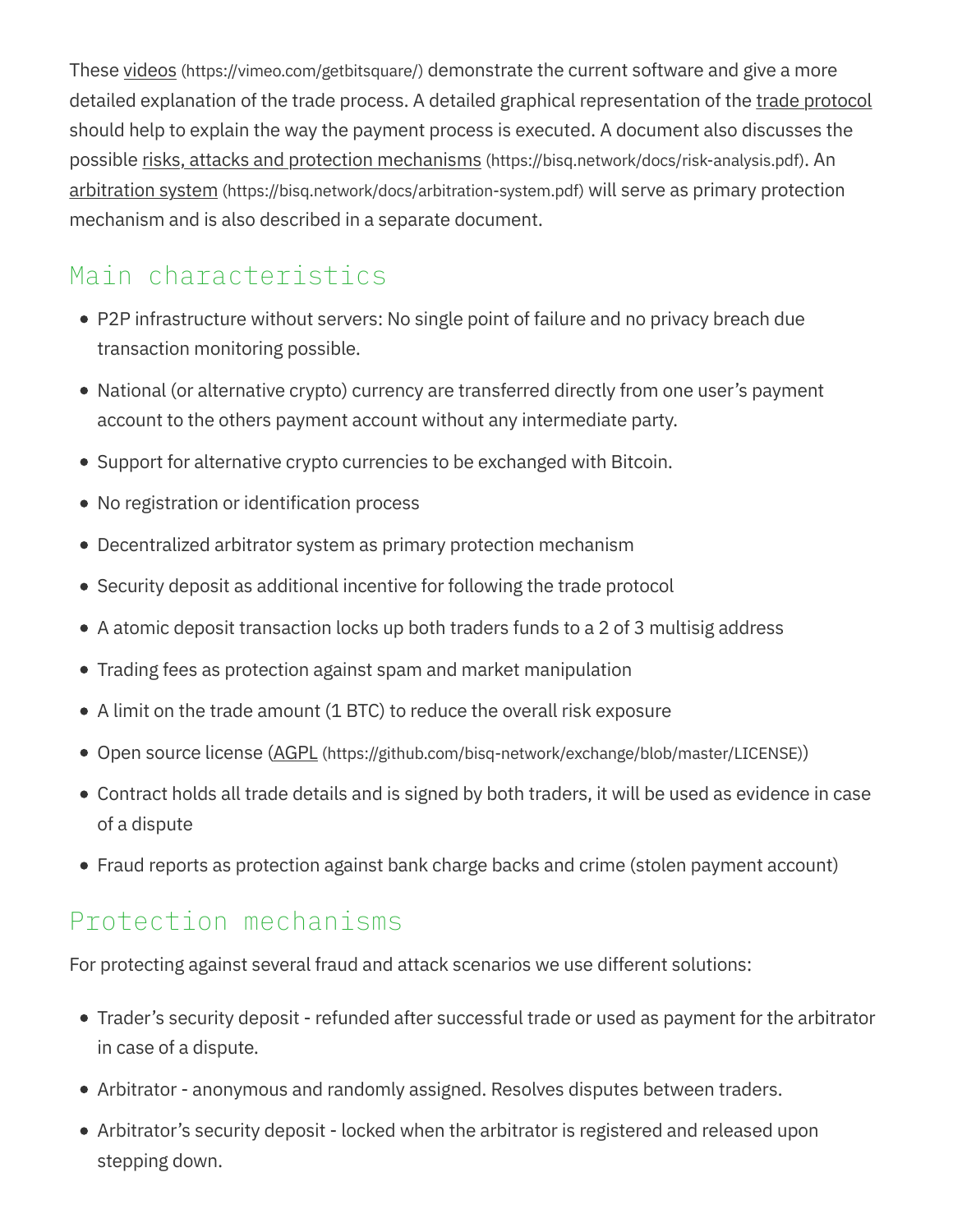- Contract blinded non-refutable proof of trade details
- Fraud report reports by arbitrators with proof of clear cases of fraud
- Trade volume limitation limits to maximum trade volume in order to reduce potential gain from fraud

## Business model

Bisq is not a company, but an open-source project that aims to fill a gap in the cryptocurrency ecosystem: to provide an exchange platform which follows the same principles as Bitcoin itself. A unique incentive mechanism is set up to support the project:

- transaction fees go in part to the developers and in part to the arbitrators
- $\bullet$  in the event of disputes, arbitrators collect the security deposit of the losing party (or in some cases half the deposit of each party)

### Technology

The Bisq application is built in Java 8 with JavaFX for the GUI. For interaction with the Bitcoin network the bitcoinj (https://bitcoinj.github.io/) library is used. For decentralized messaging and data storage a custom flooding (gossiping) network over Tor is used.

### P2P network

There are a few main use cases for the P2P network:

- Broadcast data (typically offers public data)
- Messaging between trading peers (private and end-to-end encrypted)
- Data storage if trading peer is offline (mailbox-like system)

Key features of the P2P network technology:

- Highly accessible (NAT traversal, firewalls,…)
- Protect privacy (Tor hidden services)
- Redundant data storage (flooded to all peers)
- Data access protection (using signatures)
- Resistant against spam/flooding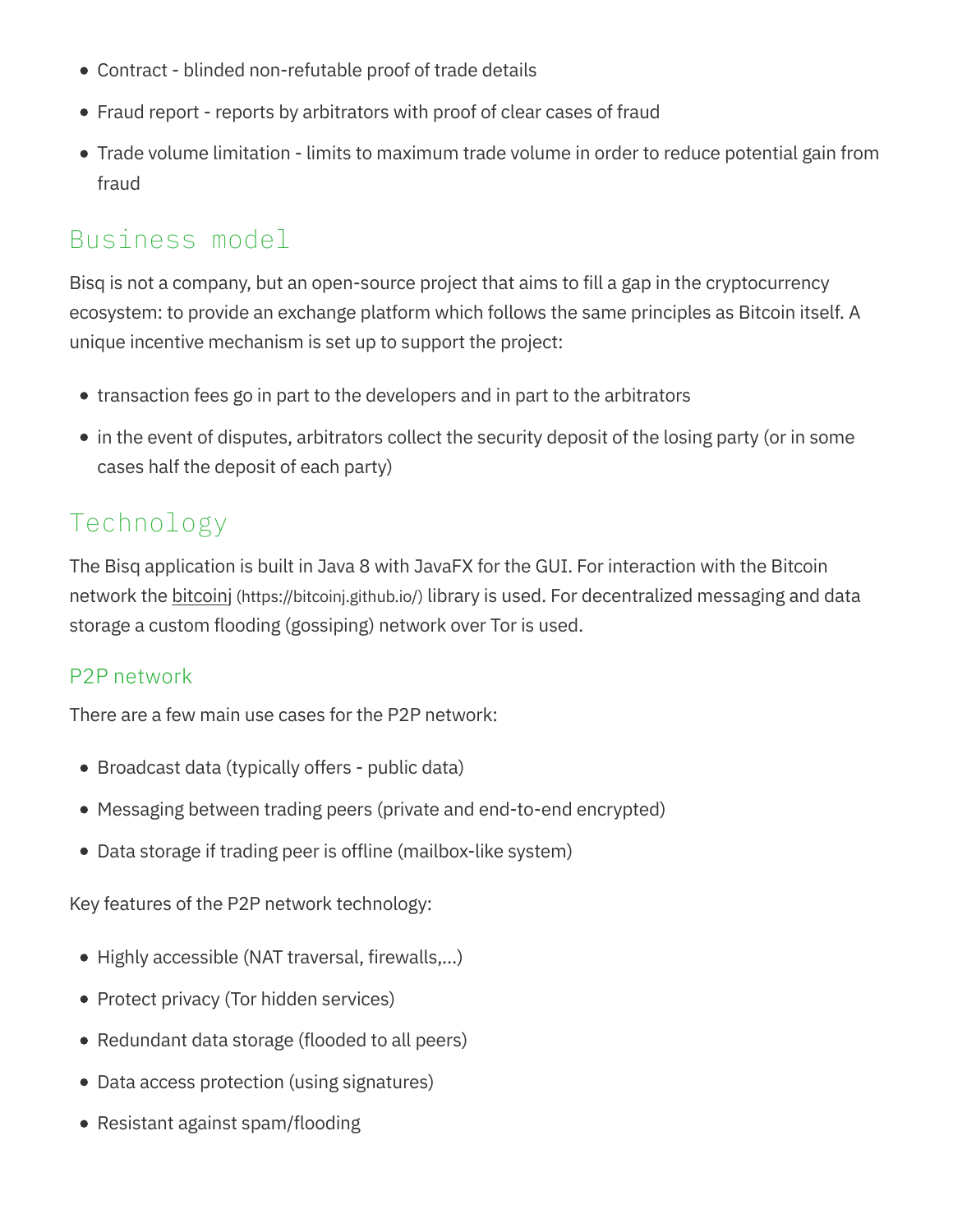• Scalable

You can find more details about the P2P network here (https://web.archive.org/web/20170601011547/https://bitsquare.io/p2p\_network.pdf).

#### Wallet

Bisq protects the privacy between trades by separating each trade with a different set of addresses. No addresses will be used across multiple trades avoiding coin merge and de-anonymisation vectors. The user needs to further take care when doing the deposit from and withdrawal to his external wallet to avoid loss of privacy due coin merge (e.g. usage of Coin Join solutions).

Wallet key features:

- Manage the key pairs (HD wallet (https://en.bitcoin.it/wiki/BIP\_0032))
- Create regular and pay-to-script-hash (P2SH (https://github.com/bitcoin/bips/blob/master/bip-0013.mediawiki)) transactions
- Sign transactions
- Broadcast transactions
- Add hash of contract to a transaction (e.g. OP\_RETURN (https://en.bitcoin.it/wiki/Script#Provably\_Unspendable.2FPrunable\_Outputs))

# Security Deposit

The security deposit will be derived from the arbitration fee which will be used as payment to the arbitrator only in case of a dispute resolution. If no dispute is opened, this deposit is returned in whole to each trader.

The security deposit serves also as an incentive to follow the protocol (e.g. to ensure Bob is not lazy or careless and forgets to release the payout transaction) as well as a mechanism to ensure a dishonest trader is forced to pay the costs for arbitration.

### Fees

The fees are necessary for protection against offer book spam, market manipulation and identity harvesting. They are also needed as payment to the arbitrators for their services. Arbitrators are compensated for agreeing in advance to be available to arbitrate a trade even in the case the trade is not disputed.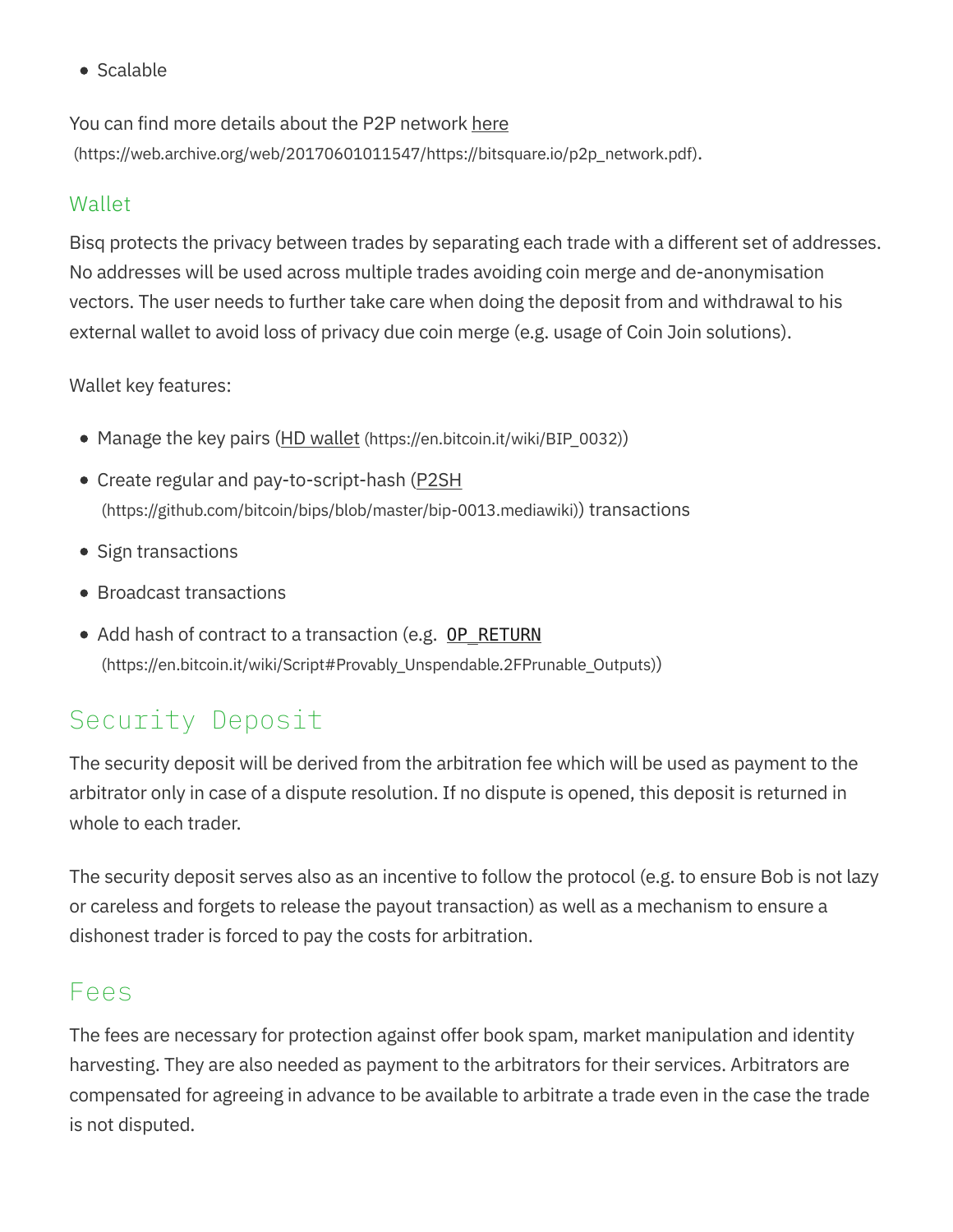Initially the fees will be kept to a minimum. Later as the trading community grows the fees will be adjusted as needed to make the arbitration system sustainable and to adjust to the level of observed fraud activity.

To make the payment process fast we do not wait for transaction confirmation of fees. A double spend of the fees is potentially possible but highly unlikely, due to the difficulty of its execution and its low profitability. There will be a second verification at the end of the trade process where a double spend would be detected and that could be used for local blacklisting.

Bisq operates with the following fees:

- Create offer fee: 0.001 BTC (paid to the arbitrators, mining fee is included)
- Take offer fee: same as create offer fee (and also paid to the arbitrators)
- Bitcoin mining fee: 0.0003 BTC (A mining fee is included in a transaction three times: Deposit from external wallet, trade, and withdrawal to external wallet. So the sum is 0.0009 BTC)
- Security deposit (might be used as arbitration fee): 0.1 BTC, which is returned in whole to the trader after the transaction in case he is not found to have behaved dishonestly. The security deposit from dishonest trader will be used to pay the arbitrator for his efforts. In rare cases half the security deposit of each trader may be collected instead. The active arbitration fee is not related to the size of the trade and does not affect the time required to mediate a dispute as the amount of work an arbitrator must perform is roughly constant even when small amounts are exchanged.
- (only for arbitrators) arbitrator's security deposit: 2 BTC. In addition, a part of each collected arbitration fee from dishonest traders is locked in the security deposit. This (accumulated) amount is returned in whole to the arbitrator upon stepping down from arbitration.

# $\blacktriangle$

This paper is old has been superceded by modern documentation, and many figures are outdated and incorrect. See the wiki (https://bisq.wiki/Trading\_fees) for updated trading fees.

# Trading protocol

The desktop application implements the protocol for the trading process. When broadcasting an offer, the offering peer agrees to accept any take-offer request which fulfills the terms defined in the offer. The take-offer process requires that the Bisq applications of both traders are running (it can run in background). They do not need to be physically present at their computer, but the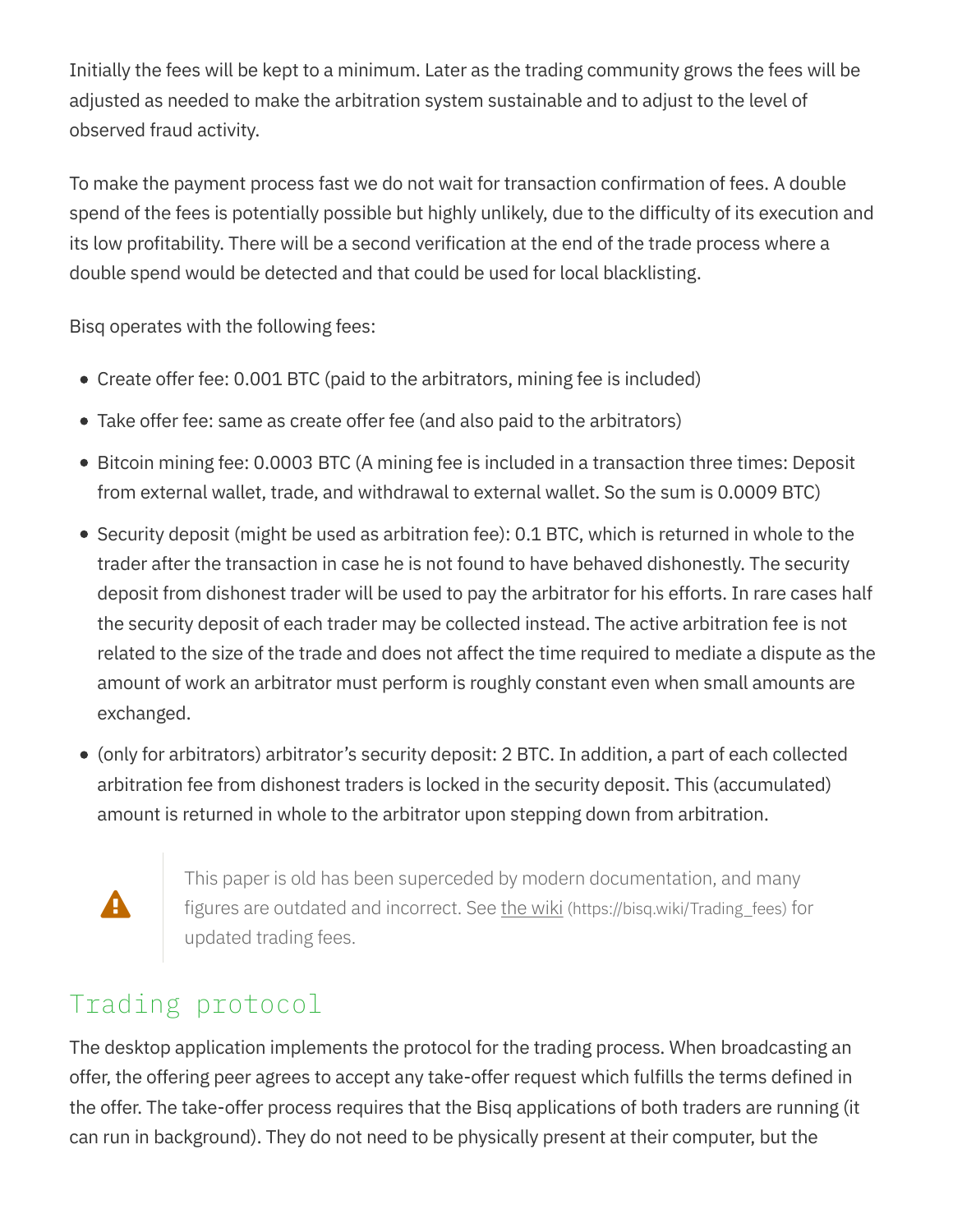software needs to be online to react to the take offer request.

The Bitcoin buyer should wait for at least 1 blockchain confirmation as protection against double spend, before starting the transfer of the national currency (or alternative cryptocurrency). The Bitcoin seller will release the deposit after he has confirmed the receipt of the national currency. Here is a detailed graphical overview of the trade protocol.

## Arbitration

Bisq relies on a decentralized arbitration system to ensure that traders fulfill their obligations. See the arbitration system (https://bisq.network/docs/arbitration-system.pdf) document for more details on how this system works.

# Fraud reports

A fraud report is used to warn about fraud from bank chargebacks, stolen payment accounts or arbitration fee fraud. The arbitration system can not help in these cases because the Bitcoin payment has already been released by the time the fraud is discovered. The fraud report only serves to prevent repeated scam with the same payment account and Tor onion address. More details can be found in the risk analysis (https://bisq.network/docs/risk-analysis.pdf) document.

# Limitations and risks

### within Bisq

- Only non-reversible payment transfer methods are supported to minimize the risk of chargebacks (https://en.bitcoin.it/wiki/Payment\_methods)
- You can trade at most 1 Bitcoin per transaction
- You must already have a small amount of Bitcoin to execute a trade (for paying the security deposit, trade fee and Bitcoin mining fee)
- The Bisq application must be running (can run in background), in order to allow the user's offer to be taken.
- Bitcoin is always one part of the exchanged currencies. One cannot trade alternative cryptocurrencies for national currencies.
- Arbitrators need to lock away 2 Bitcoins, which are only returned when they step back from their service.

### outside Bisq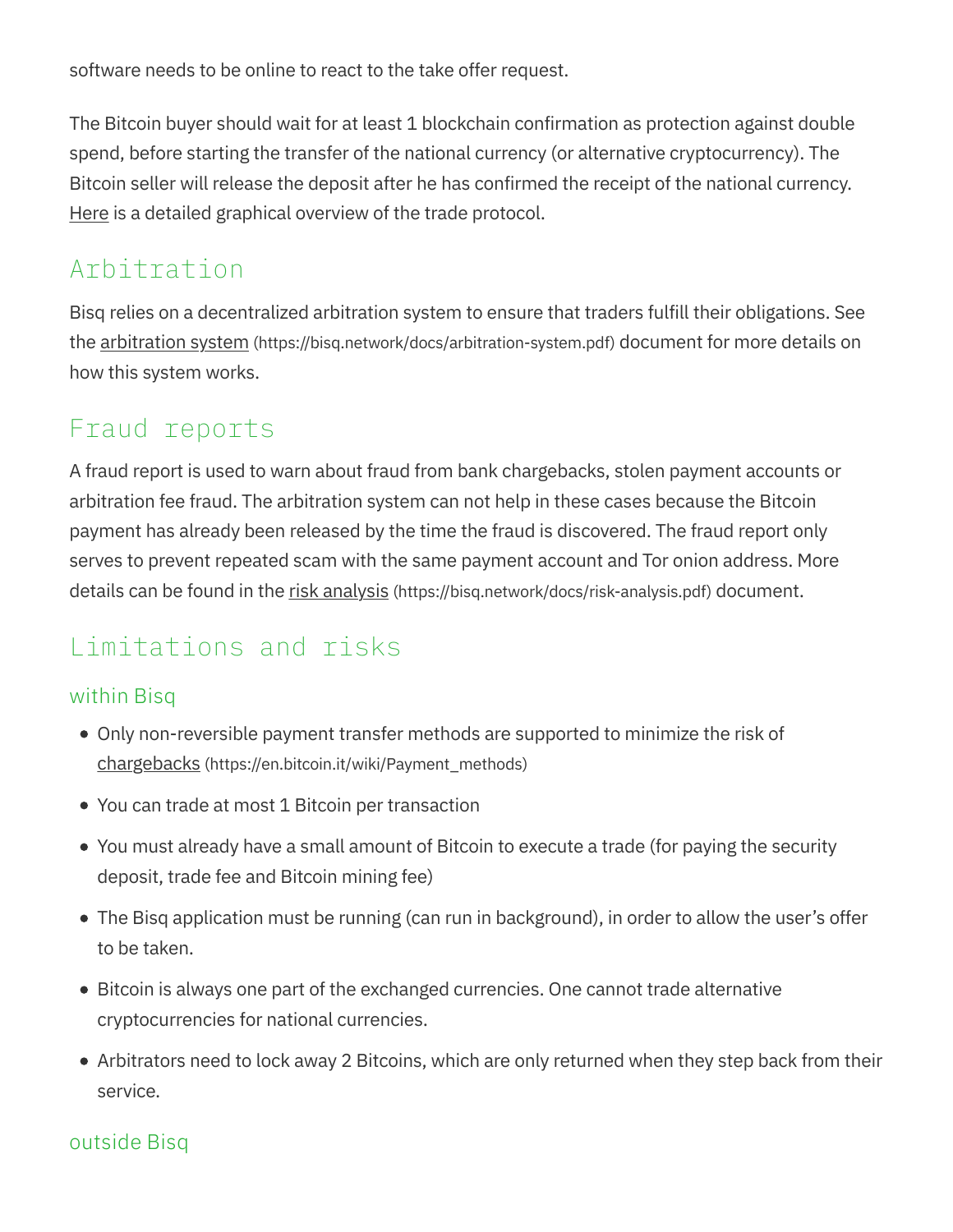- Depending on the payment method: Personally identifying information will be revealed to the trading partner and stored in the contract as part of the payment transfer.
- The speed of the trade process depends on the duration of the payment transfer.
- Application should not be used in jurisdictions where Bitcoin is illegal (risk from trading with undercover agents).

### Remarks

### Identity verification

Bisq does not carry out identity verification of users. However, in the event of a dispute, the assigned arbitrator may need to check the identity of the traders. This information is only visible to that arbitrator and to at most one senior arbitrator. Users may request that identity verification is carried out over encrypted channels, e.g. using Tox instead of Skype. See the risk analysis (https://bisq.network/docs/risk-analysis.pdf) document for more information.

### Reputation system

Bisq does not use a reputation system, as such systems can easily be manipulated, e.g. by a Sybil attack.

# Example use cases

# Standard exchange process

- 1. Trader selects the arbitrators he wants to accept in case of disputes or stick with the default selection of all matching arbitrators.
- 2. Trader sets up a payment method account.
- 3. Buyer deposits bitcoins from external wallet (for security deposit, create-offer fee and mining fee)
- 4. Buyer publishes the offer. Create-offer-fee gets paid to one of his selected arbitrators. The security deposit will be locked in his local Bisq trading wallet in case someone takes the offer.
- 5. Seller deposits bitcoins from external wallet (for security deposit, take-offer fee, mining fee and the trade amount)
- 6. Seller takes offer. The software sends his security deposit and Bitcoin trade amount to a 2-of-3 multisig address.
- 7. Buyer transfers the national currency (or alternative cryptocurrency) amount directly to Seller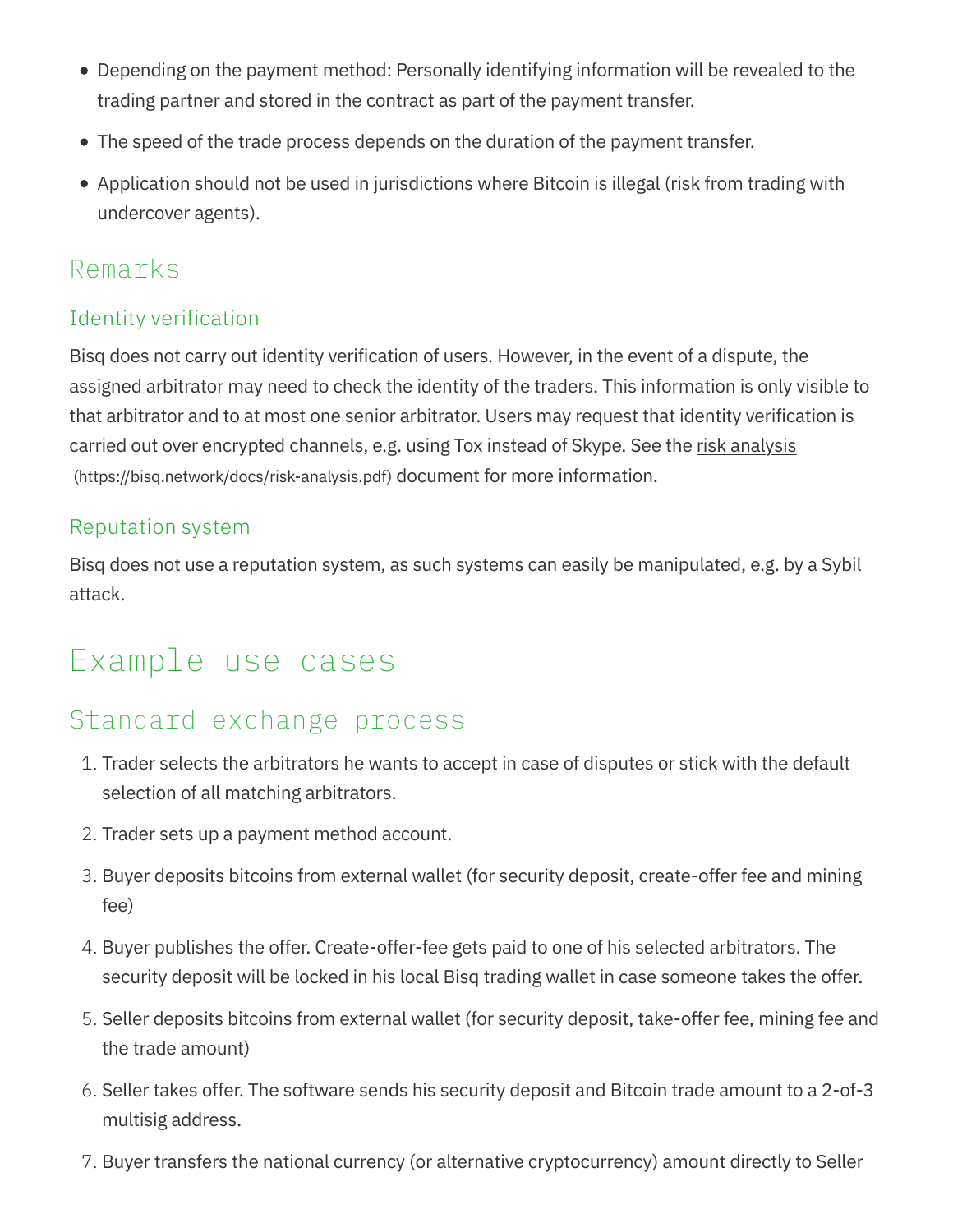outside Bisq (e.g. via online banking web page or altcoin wallet)

- 8. Seller confirms upon payment receipt and releases Bitcoin from the escrow address
- 9. Buyer withdraws trade amount and his refunded security deposit to an external wallet
- 10. Seller withdraws his refunded security deposit to an external wallet

# Resolving a dispute

- 1. The traders started a trade but for whatever reason it got stalled.
- 2. After the max. allowed trade period (depends on the payment method: e.g. OKPay: 1 day, SEPA: 8 days) the software displays an "Open dispute" button, which is otherwise not visible. Any trader can request arbitration by pressing that button.
- 3. Bisq provides a chat like communication system for disputes (and support tickets in case of software bugs) only between the trader and the arbitrator. The initiating trader will see his first (system) message he has sent to the arbitrator requesting a dispute.
- 4. The arbitrator receives the dispute request and the software send a dispute message to the other trader, informing him that his peer has started a dispute. The two traders cannot communicate directly with each other and cannot see the communication of the other trader with the arbitrator.
- 5. Traders and arbitrator communicate in real time, end-to-end encrypted.
- 6. Arbitrator follows a protocol to request additional information from both parties and renders his decision based on acquired evidence.
- 7. Arbitrator unlocks the multi-signature address using his key and the key of the winning party, transferring the Bitcoin amount to the "rightful owner" based on the available evidence. Typically the arbitrator collects the security deposit of the losing party and refunds the deposit of the other party (there are also alternative payout possibilities as well).
- 8. When criminal fraud is detected: Arbitrator publishes and signs a digital report containing all data about the criminal trader to the public fraud list. These reports will only be created in clear cases of fraud like bank chargeback or use of a stolen bank account.
- 9. If either trader is not satisfied with the decision of the arbitrator, he may request a second and final arbitration round, performed by a senior arbitrator. The latter reviews the available evidence and renders his decision. If the original arbitrator is found to have behaved dishonestly, further steps are taken to penalize his behavior, based on the severity of his fault.

# The details of an exchange transaction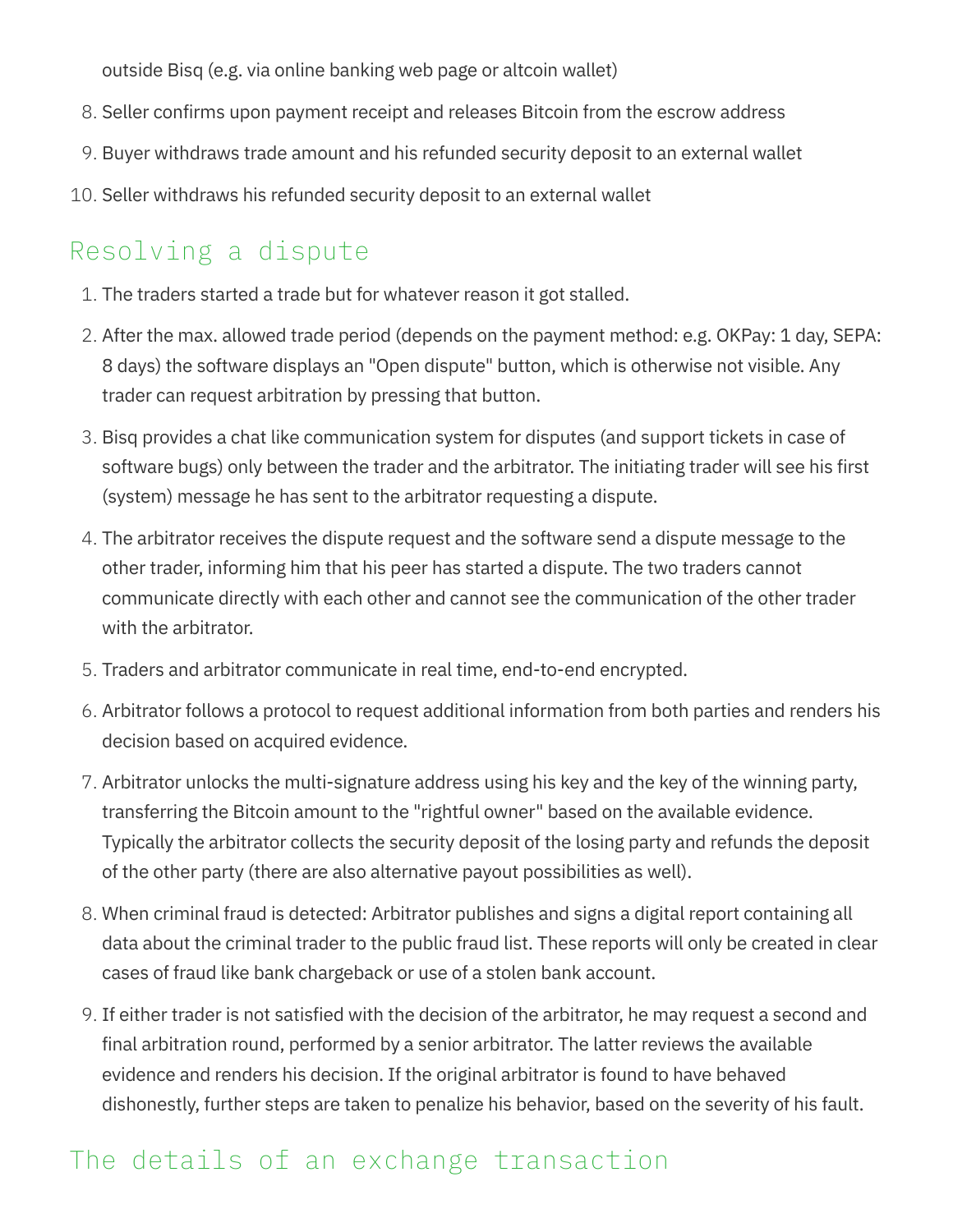Alice wants to buy Bitcoin for national currency. When Alice creates a new offer she needs to define the amount of Bitcoin to buy or sell, the price and a minimum amount she is willing to trade. The other data included in an offer, like the acceptable arbitrators or the acceptable payment account countries and method, will be derived from the account settings.

To avoid potential collusion between the arbitrator and one of the trading parties the arbitrator will be selected in an unbiased and verifiable way. This will minimize the chance that a trader forces the selection to a preferred arbitrator. The selection mechanism is described in the arbitration system (https://bisq.network/docs/arbitration-system.pdf) document.

### Create offer

Alice broadcasts a cryptographically signed offer to buy a set amount of BTC with a specific currency at a set rate. She also has to specify which national currency transfer methods and which registered arbitrators she agrees to use. The offer only reveals her P2P network ID (onion address), not any personal information. The offer will be broadcasted to the P2P network. The offer storage is access protected so that she is the only one who can remove her offer. There will be a maximum time to live (10 min.) for the offer storage in the P2P network. If she stays online her software will automatically re-publish the offer to ensure the offer does not get removed. If she goes offline her offer gets immediately removed. In cases the software crashes or if she loses internet connectivity the time to live ensures that the offer will not stay long time as "dead offer" in the public offer book.

#### Offer book

At startup every trader loads all offers for his selected national currency from the P2P network peers he connects to. The offer book displays all offers matching the selected currency. Offers which are not matching the user's payment account or selected arbitrators are displayed as inactive (grey out).

Informative feedback is provided upon user interaction why that offer is inaccessible (e.g. "the offerer uses a payment method you do not support").

The trader can filter offers by currency and payment method to customize his offer book as well as sort all relevant table columns.

#### Take offer

When Bob takes an offer, the software verifies that the offer fee was paid by Alice. He used the onion address in the offer to connect to Alice's Tor hidden service to start the trade protocol.

After that there is a check that the offer is still available, i.e. no other trader has taken the offer in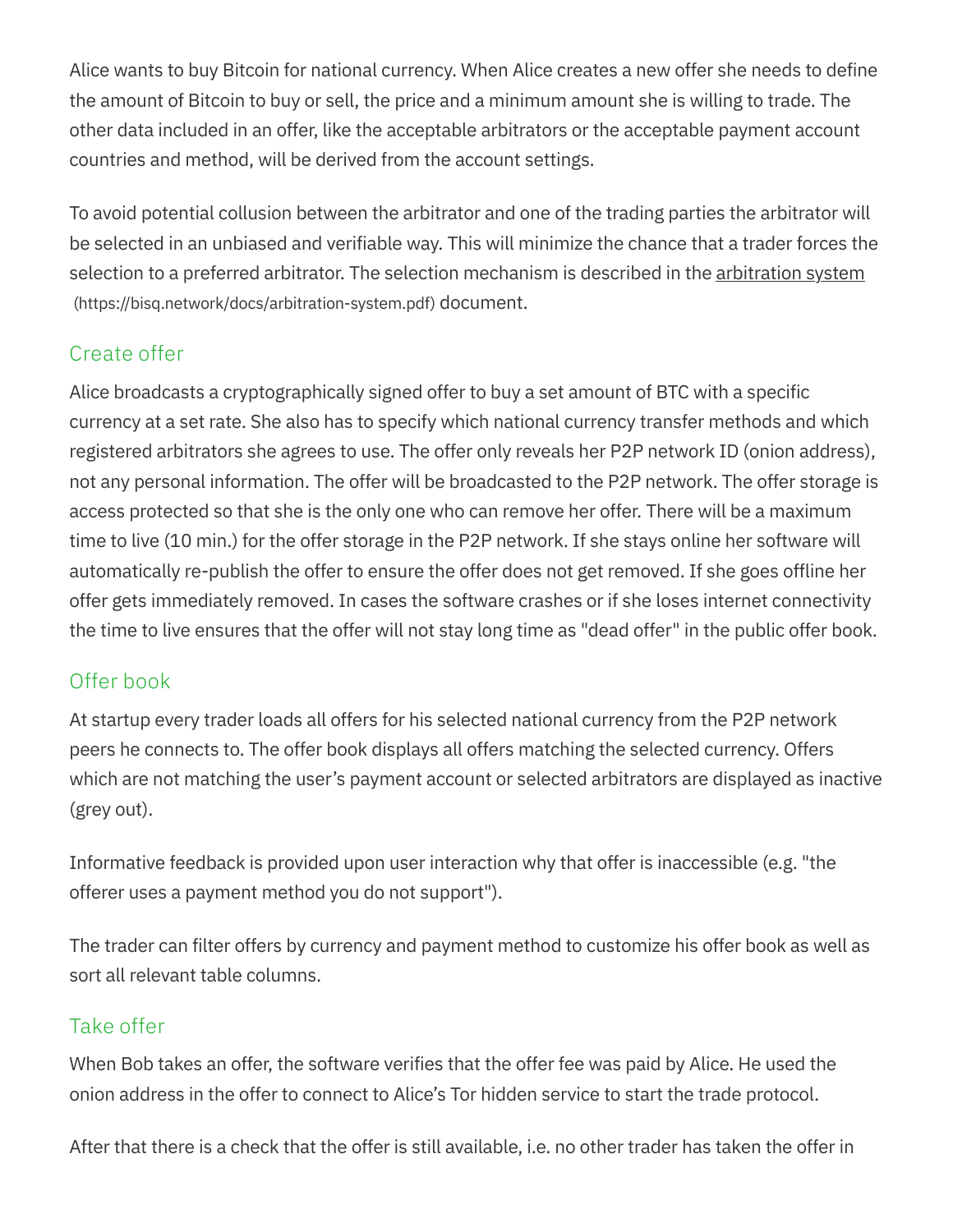the meantime. The offer will remain in the distributed offer book until an escrow deposit is created and funded by both peers. Bob's software then pays the take-offer fee. Until this point neither peer has revealed any private information to the other peer.

#### Deposit transaction

Upon taking an offer, a deposit transaction is created using a 2-of-3 multi-signature pay-to-scripthash (P2SH) output script to fund the escrow address. The deposit transaction is passed for completion and signing between the traders over the messaging channel. Finally it is published to the Bitcoin blockchain by the offerer.

The deposit transaction to the escrow address contains:

- Input from Alice: Security deposit + mining fee
- Input from Bob: Security deposit + mining fee + trade amount
- Output to escrow address: 2\*Security deposit + mining fee + trade amount
- Output to record contract hash: OP\_RETURN + hash of contract (20 bytes).

#### **Contract**

After acceptance of an offer and the payment of the corresponding take-offer fee, the taker creates and signs a digital contract. The contract contains all relevant data about the trade (payment details) and both traders. The contract will be verified and locally stored by both peers and will only be used and needed in case of a dispute but is available to be displayed in the application. The hash of the contract will be included in the deposit transaction as proof that both parties have accepted the trade details.

During the trade protocol the software of each trader verifies the fee payments and that the other peer is not listed in the fraud list.

### National currency transaction

After the escrow deposit transaction is published, Alice waits for at least 1 confirmation, then she starts the transfer of national currency to the Bitcoin seller's payment account (eg. by bank transfer).

#### Create the payout transaction

Alice creates the payout transaction.

The payout transaction contains: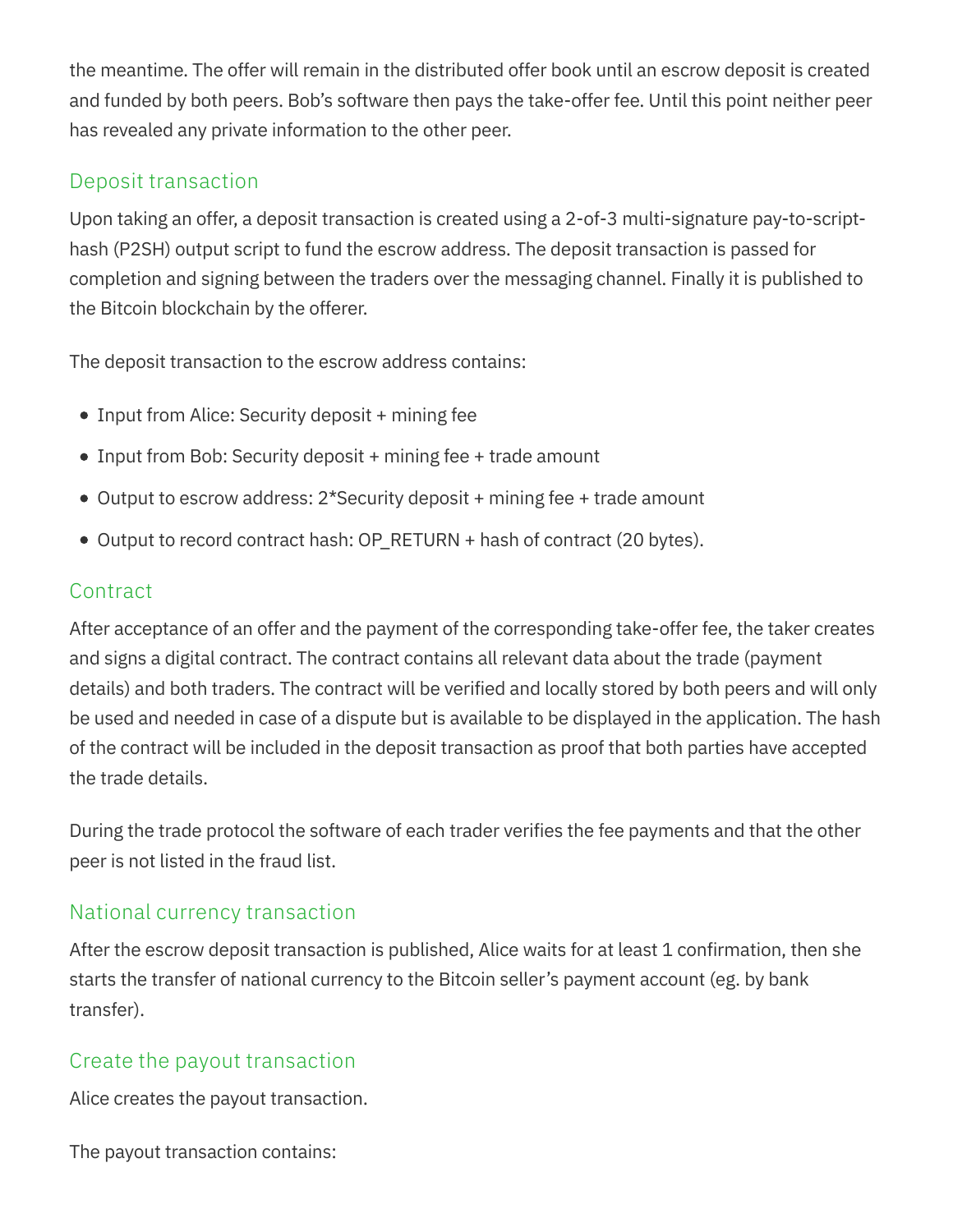- Input: Funds from multisig escrow address, signed by Alice with her private key (1 of 2 necessary signatures)
- Output to Alice: Security deposit refund + release of payment to Alice
- Output to Bob: Security deposit refund

Alice signs her part and sends the partially signed payout transaction to Bob and tells him that she has started the national currency transfer.

### Bob waits until he receives the national currency payment

Bob receives the payout transaction and the message from Alice that she has started the national currency transfer. He will periodically check his payment account until the transaction is complete or a predetermined amount of time has elapsed.

### Bob signs and publishes the payout transaction

After receiving the money into his payment account, he signs the payout transaction and publishes it to the Bitcoin network. He gets back his security deposit and can withdraw it to his external wallet. For Bob all has been successfully completed.

As soon as Bob has published the payout transaction Alice gets a message and as soon the transaction is visible in the bitcoin network she can withdraw the Bitcoin payment and the refunded security deposit to her external wallet. For Alice all has now been successfully completed.

### Cancel offer

The creator of an offer can remove the offer at any time, as long as the offer is not taken by another trader. When removing the offer a message will be broadcasted to the P2P network so all users get updated the offer book with the removed offer. The reserved security deposit in the trade wallet will be available for withdrawal to an external wallet. The create-offer fee, which is paid when creating the offer, cannot be redeemed.

### **Dispute**

At the middle of the timeout period for completing a trade a warning notification is displayed to both traders, reminding them to check the status of their transaction. As soon the timeout is reached (depending on the payment method) either trader can open a dispute and contact the assigned arbitrator. When opening a dispute, the software sends a request to the arbitrator with the contract attached. The chat-like communication system allows encrypted real time messaging between the traders and the arbitrator. The traders cannot communicate directly to each other.